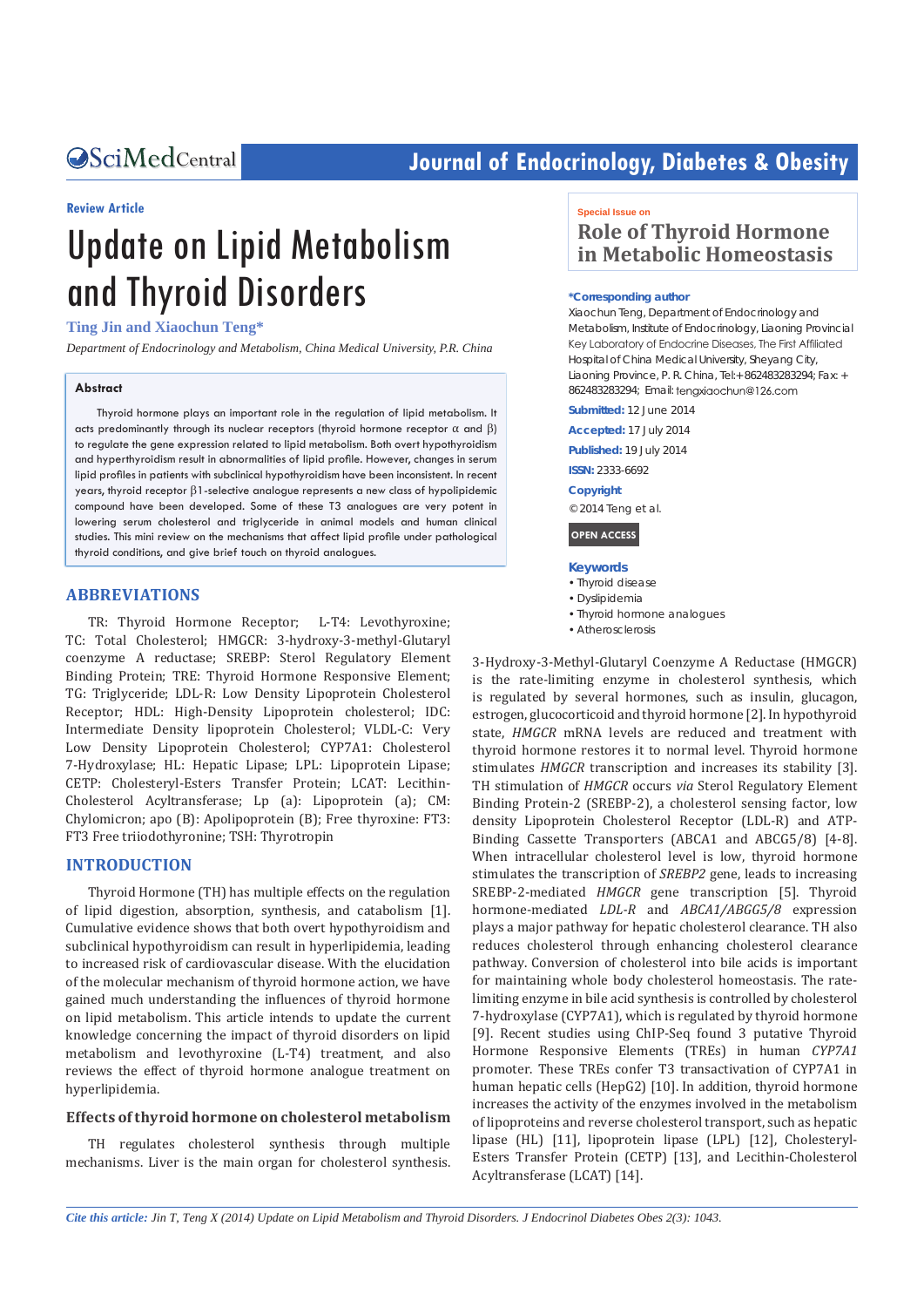## **Effects of thyroid hormone on circulating triglyceride level**

Thyroid hormone plays a role in both lipogenesis and lipolysis. Thyroid hormone regulates Lipoprotein Lipase (LPL) an essential enzyme that responsible for removing Triglycerides (TG) from circulating chylomicrons and Very Low Density Lipoproteins (VLDL). LPL catalyzes TG breakdown into nonesterfied fatty acid and transporting to adipose tissue where it re-esterfied and storage as TG [12,15,16]. Also, the fatty acids yield from LPL hydrolysis TG as energy source for heart. Additionally, TH affects TG levels involves angioprotein-like 3 (ANGPTL3), a potent LPL inhibitor. Over expression of ANGPTL3 in mice significantly enhances total cholesterol, non-esterfied fatty acid and TG. Patients carrying ANGPTL3 mutation have increased circulating TG levels [17]. Furthermore, in rats, thyroid hormone treatment reduced *ANGPTL3* mRNA expression by 70%. At transcription level, *ANGPTL3* is negatively regulated by thyroid hormone, which is mediated by TRβ but not TRα [18]. In hyperthyroid condition, TG level showed either no change or decrease, partly, due to T3 down regulate *ANGPTL3* and stimulates *PLP*, leading to hydrolysis TG. Then, T3-mediated LDLR stimulation dramatically increases clearing capacity for LDL [17]. Thyroid hormone influences TG homeostasis also involves regulating *APOA5* gene transcription. Apolipoprotein A-V (ApoA5) is associated with HDL, VLDL and chylomicrons. ApoA5 regulates TG level through stimulating LPL-mediated TG hydrolysis and inhibiting hepatic VLDL-TG formation. Patients with single nucleotide polymorphisms or mutation of APOA5 manifest markedly reduced plasma postheparin LPL activity and hypertriglyceridemia [19]. TH directly regulates AproA5 gene transcription via TRW in ApoA5 promoter and increases the protein level [20]. Animal experiment showed that *ApoA5* mRNA significantly reduced in hypothyroid rats. After T3 treatment, *ApoA5mRNA* level returned to normal. Thyroid hormone regulation of circulating TG level is more complex involving in multi-pathways and positive and negative gene regulations.

#### **LIPID PROFILES IN OVERT HYPOTHYROIDISM**

Serum Total Cholesterol (TC), LDL-C, lipoprotein (a) [Lp(a)], oxi-LDL, ApoB [1,21], remnants of VLDL and Chylomicron (CM) levels are increased in overt hypothyroidism [22], while serum levels of triglyceride, High-Density Lipoprotein Cholesterol (HDL) and VLDL are normal or slightly increased [1,2]. All of the lipid abnormalities in overt hypothyroidism are reversible with levothyroxine (L-T4) therapy unless the patient has underlying hyperlipidemia [12].

In overt hypothyroidism, thyroid hormone effects on LDL receptor expression and cholesterol absorption outweigh the effects of decreased hepatic cholesterol synthesis, leading to high serum levels of LDL, Intermediate Density Lipoprotein Cholesterol (IDC), and total cholesterol levels [23]. Additionally, LPL activity is decreased in hypothyroidism, resulted in higher level of VLDL-TG. Studies showed that Lipoprotein (a) [Lp(a)] levels are increased in patients with overt hypothyroidism and decrease after L-T4 treatment. Lp(a) is a complex of low density lipoprotein in which apolipoprotein (apo) B-100 is linked to apo(a) by a disulfied bridge. Lp(a) promotes foam cell formation and deposition of cholesterol, resulting in increased atherosclerotic and thrombogenicpotential. The mechanism may be related to the decreased clearance of LP(a) mediated by the LDL-R degradation pathway [23]. The levels of apolipoprotein (B) are higher in both overt and subclinical hypothyroidism and have been shown to decrease after L-T4 treatment [24-26].

Cholesteryl ester transfer protein (CETP) transfers cholesterol from HDL-cholesterol (C) to LDL-C and VLDL-C. Plasma CETP concentrations are decreased in hypothyroidism and increased in hyperthyroidism, which may lead to the higher serum HDL-C concentrations in hypothyroidism [27]. Thyroid hormone analogue (GC-1) can also increase hepatic HDL-C receptor (scavenger receptor B1) [28], and accelerate the clearance of HDL-C by the liver. HDL-C particles can be subdivided into the smaller HDL2 (primarily incorporating Apo A-I) and larger HDL3 (incorporating Apo A-I and Apo A-II) subfractions. HL can catabolize TG within HDL-C, and regulate the hydrolysis of HDL-2 to HDL3. HL is decreased in hypothyroidism, leading to the higher HDL2 levels [12,13,30,31]. Apo A-I and Apo A-II are major constituents of HDL-C. Hypothyroidism inhibits the transcription of the Apo A-I gene, but the decreased activity of HL results in slower clearance of Apo A-I, thus leading to increased Apo-AI levels. Human studies show that Apo A-I levels are decreased in hyperthyroidism and increased in hypothyroidism, whereas Apo A-II levels are not influenced by either hyperthyroidism or hypothyroidism [13,30,31].

Patients with overt hypothyroidism usually have higher LDL-C, leading to increased oxidized (oxi)-LDL. Oxi-LDLs are taken up by macrophages in the arterial walls to produce foam cells, and as such may be a risk factor for atherosclerosis. The high levels of oxi-LDL are reversible with L-T4 treatment [32,33]. Both overt hypothyroidism and subclinical hypothyroidism can levels. However, studies show that thyroid status does not affect LDL particle size [34].

#### **Lipid profiles in subclinical hypothyroidism**

The results of serum lipid levels in patients with subclinical hypothyroidism are inconsistent. The results of cross-sectional studies of serum lipid levels in patients with subclinical hypothyroidism have been inconsistent, and are well reviewed by Pearce and Duntas [1,21]. Generally, serum total cholesterol and LDL-C levels are normal or increased [1,21]; oxi-LDL [33], apo (B), remnants of VLDL and CM are increased [35]. TG and HDL may be normal [36,37], increased [38], or decreased [39]. The lipid abnormality in subclinical hypothyroidism may be related to the values of serum TSH. The lipid profile of patients with subclinical hypothyroidism with higher serum TSH level is similar to that in patients with overt hypothyroidism.

The mechanisms involved in the hypercholesterolemia resulting from subclinical hypothyroidism are the same as overt hypothyroidism. Although Free Thyroxine (FT4) and Free Triiodothyronine (FT3) levels in patients with subclinical hypothyroidism are within the normal reference range, TSH level is higher. Over time, the subclinical may develop to overt hypothyroidism. The abnormality of lipid profiles in subclinical hypothyroidism may be related to gradually decreased TH levels in the serum and tissues [35,40]. Additionally, high TSH

J Endocrinol Diabetes Obes 2(3): 1043 (2014) **2/7**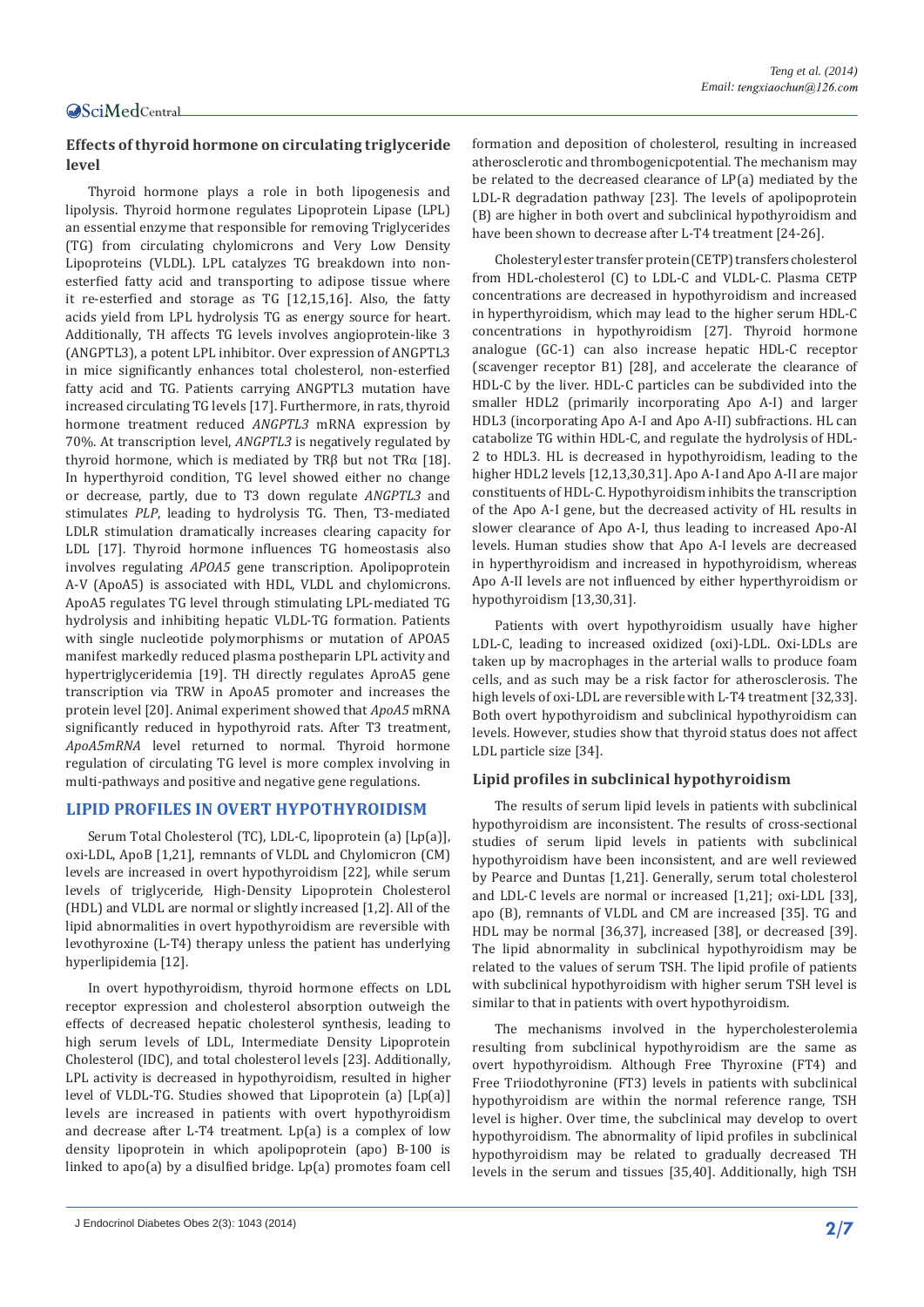level stimulates *HMGCR* expression by stimulating the cyclic adenosine monophosphate/protein kinase A/cyclic adenosine monophosphate-responsive element binding protein (cAMP/ PKA/CREB) cassette [41].

#### **Overt hyperthyroidism and lipid profiles**

In overt hyperthyroidism, serum levels of total cholesterol, LDL-C, and HDL-C (mainly HDL2) are decreased, while triglyceride levels are slightly elevated, normal or reduced [13,42,43], and oxi-LDL levels are increased [44,45]. Whether the decreased HDL-C levels and increased oxi-LDL levels lead to atherosclerosis in hyperthyroidism is not known. Reason for this mild hypertriglyceridemia is unclear. Lipolysis is augmented in hyperthyroidism with elevation of free fatty acids in plasma, but hepatic lipogenesis is also augmented due to increased free fatty acid flux from adipose tissue to the liver [21,46]. After treatment for hyperthyroidism, the hypertriglyceridemia caused by overt hyperthyroidism can be reversed.

# **ASSOCIATION OF SUBCLINICAL AND OVER HYPOTHYROIDISM WITH CARDIOVASCULAR DISEASES**

The higher levels of serum total cholesterol, LDL-C, remnants of VLDL and CM, oxi-LDL, and apoB that result from subclinical hypothyroidism are risk factors for cardiovascular disease. Subclinical hypothyroidism has been associated with an increased risk of cardiovascular disease and mortality in some prospective population-based cohort studies [47-49]. By contrast, the incidence of coronary heart disease and mortality due to coronary heart disease were not increased in other prospective population-based studies [50-53]. In a meta-analysis from 11 prospective cohort studies, the risk of cardiovascular disease was negatively related to initial TH levels [54].

L-T4 treatment has a hypolipemic effect on subclinical hypothyroidism. Treatment with L-T4 can prevent the progression from subclinical to overt hypothyroidism and improve hyperlipidemia, thus decreasing the risk of atherogenic disease. A number of small-scale (N=20 to100), randomized, placebo-controlled, double-blind clinical trials have recently been conducted to study the effects of L-T4 therapy on lipid profiles, and the results are inconsistent [1]. Generally speaking, the higher the initial levels of serum cholesterol and TSH, the greater the therapeutic benefit. Patients whose serum TSH levels exceed 10 mIU/L are at increased risk for heart failure and cardiovascular mortality and should be treated with L-T4 [55]. Patients whose TSH levels are greater than the upper limit of a given laboratory reference range but less than 10 mIU/L should be considered for treatment if they have symptoms of hypothyroidism, positive antithyroid antibody or cardiovascular risk factors (eg. hypertension, hypercholesterolemia, insulin resistance or diabetes) [56]. The treatment of mild subclinical hypothyroidism (serum TSH concentration of 4.5-10mIU/L) is not recommended in older patients because available evidence suggests the benefit of treatment may be reduced in patients above 65 years of age [57,58].

#### **Perspectives of thyroid hormone analogues in treatment of hyperlipidemia**

Thyroid hormone plays an important role in the regulation of lipid metabolism [59]. There are mainly two TR genes (TRα and TRβ), with different patterns of expression in different tissues. In liver, TRβ exerts approximately 80% T3 action. TRβ/ Τ3 mediates cholesterol reduction and lipid metabolism in liver. In past decade, TRβ1 selective ligand has been one of the focal points for developing cholesterol reducing drugs. The idea is that T3 analogues should preserve the beneficial effect of T3 in reducing cholesterol levels while minimizing the harmful effects on heart and bone. The research on the selective thyroid hormone receptor β1 analogues has made significant progress. These TRβ1-selective ligands include L-9490 [60], CGS23425 [61], Triac [62], GC-1 [63], GC-24 [64], KB141 [65], KB2115 [66] and MB07811 [67]. Among them, GC-1, KB2115, and MB07811 are highly liver-selective T3 analogues and KB141 is a non-tissue selective analogue. Theoretically, these highly liver-targeting ligands have higher cholesterol-lowering potential with fewer side effects. For example, KB141 induced weight loss and an increased metabolic rate when tested in animals. Besides KB141, the liver-selective TRβ1 analogues GC-1, MB07811 and KB2115 increased expression of hepatic LDL-R and hepatic HDL receptor SR-B1, stimulated the activity of CYP7A1, and increased fecal excretion of bile acids. TRβ1 analogues also decreased levels of serum triglycerides and Lp(a) without adverse effects on heart and bone [68-71].

Presently, three selective TRβ1 analogues (KB2115, GC-1, and MB07811) reached human clinical trials for hypercholesterolemia and displayed impressive early results for this indication [66,70,71]. The studies demonstrated that the analogues took effect quickly (1-2 weeks after commencing treatment).Patients had a significant reduction in serum LDL-C levels (as high as 40% within 3 months) without side effects on heart, bone or muscle [66,70,71]. Addition of KB2115 (Eprotirome) to statin therapy resulted in further substantial reduction in levels of LDL-C, triglycerides, apolipoprotein B, and Lp(a) in human clinical trials, which suggests that these two classes of medication may work through complementary mechanisms [72].

Unfortunately, the development of KB2115 was discontinued in 2012, after a 12-month toxicology study revealed that prolonged exposure to the drug led to cartilage damage [72]. This led to termination of this trial and all other related studies (such as GC-1 and MB07811). Although the development of selective TRβ1 analogues has been halted at present, their unique lipidlowering mechanism indicates that the selective TRβ1 may still be a potential drug to aid in lowering lipid levels and augmenting weight loss.

#### **ACKNOWLEDGEMENT**

This work was supported by grants from the National Natural Science Foundation of China (30800918) and Liaoning Province Science and Technology Research Project (Grant No. 2008225002). We would like thank Dr. Eva W Holsinger for linguistic assistance during the preparation of this manuscript.

J Endocrinol Diabetes Obes 2(3): 1043 (2014) **3/7**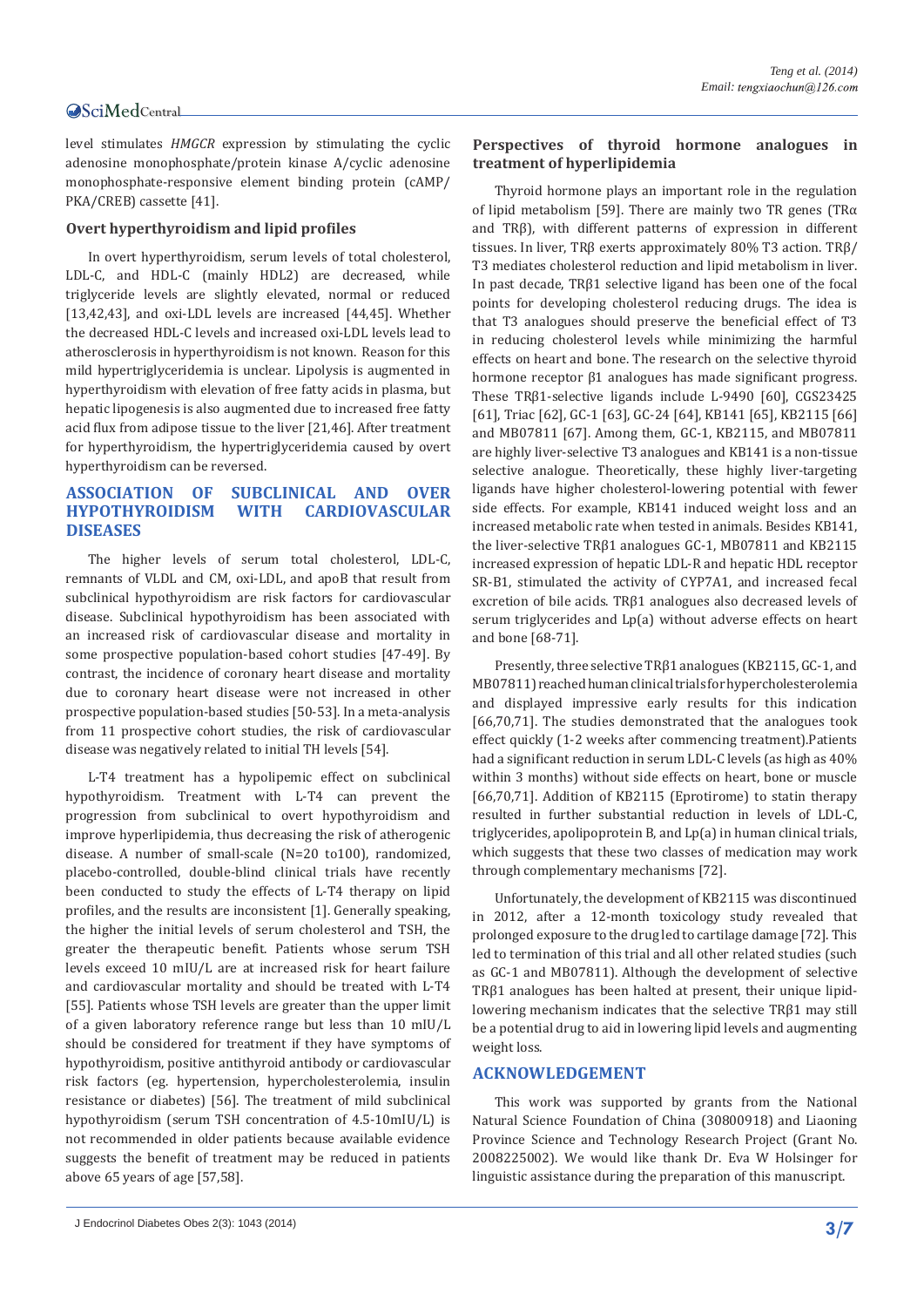# **REFERENCES**

- 1. [Pearce EN. Update in lipid alterations in subclinical hypothyroidism. J](http://www.ncbi.nlm.nih.gov/pubmed/22205712)  [Clin Endocrinol Metab. 2012; 97: 326-333.](http://www.ncbi.nlm.nih.gov/pubmed/22205712)
- 2. [Mullur R, Liu YY, Brent GA. Thyroid hormone regulation of metabolism.](http://www.ncbi.nlm.nih.gov/pubmed/24692351)  [Physiol Rev. 2014; 94: 355-382.](http://www.ncbi.nlm.nih.gov/pubmed/24692351)
- 3. [Ness GC, Chambers CM. Feedback and hormonal regulation of hepatic](http://www.ncbi.nlm.nih.gov/pubmed/10782041)  [3-hydroxy-3-methylglutaryl coenzyme A reductase: the concept of](http://www.ncbi.nlm.nih.gov/pubmed/10782041)  [cholesterol buffering capacity. Proc Soc Exp Biol Med. 2000; 224: 8-19.](http://www.ncbi.nlm.nih.gov/pubmed/10782041)
- 4. [Goldstein JL, DeBose-Boyd RA, Brown MS. Protein sensors for](http://www.ncbi.nlm.nih.gov/pubmed/16413480)  [membrane sterols. Cell. 2006; 124: 35-46.](http://www.ncbi.nlm.nih.gov/pubmed/16413480)
- 5. [Shin DJ, Osborne TF. Thyroid hormone regulation and cholesterol](http://www.ncbi.nlm.nih.gov/pubmed/12829694)  [metabolism are connected through Sterol Regulatory Element-](http://www.ncbi.nlm.nih.gov/pubmed/12829694)[Binding Protein-2 \(SREBP-2\). J Biol Chem. 2003; 278: 34114-34118.](http://www.ncbi.nlm.nih.gov/pubmed/12829694)
- 6. [Bakker O, Hudig F, Meijssen S, Wiersinga WM. Effects of](http://www.ncbi.nlm.nih.gov/pubmed/9712728)  [triiodothyronine and amiodarone on the promoter of the human LDL](http://www.ncbi.nlm.nih.gov/pubmed/9712728)  [receptor gene. Biochem Biophys Res Commun. 1998; 249: 517-521.](http://www.ncbi.nlm.nih.gov/pubmed/9712728)
- 7. Lopez D, Abisambra Socarrα[s JF, Bedi M, Ness GC. Activation of the](http://www.ncbi.nlm.nih.gov/pubmed/17572141)  [hepatic LDL receptor promoter by thyroid hormone. Biochim Biophys](http://www.ncbi.nlm.nih.gov/pubmed/17572141)  [Acta. 2007; 1771: 1216-1225.](http://www.ncbi.nlm.nih.gov/pubmed/17572141)
- 8. [Huuskonen J, Vishnu M, Pullinger CR, Fielding PE, Fielding CJ.](http://www.ncbi.nlm.nih.gov/pubmed/14769039)  [Regulation of ATP-binding cassette transporter A1 transcription by](http://www.ncbi.nlm.nih.gov/pubmed/14769039)  [thyroid hormone receptor. Biochemistry. 2004; 43: 1626-1632.](http://www.ncbi.nlm.nih.gov/pubmed/14769039)
- 9. [Hashimoto K, Cohen RN, Yamada M, Markan KR, Monden T, Satoh T, et](http://www.ncbi.nlm.nih.gov/pubmed/16260782)  [al. Cross-talk between thyroid hormone receptor and liver X receptor](http://www.ncbi.nlm.nih.gov/pubmed/16260782)  [regulatory pathways is revealed in a thyroid hormone resistance](http://www.ncbi.nlm.nih.gov/pubmed/16260782)  [mouse model. J Biol Chem. 2006; 281: 295-302.](http://www.ncbi.nlm.nih.gov/pubmed/16260782)
- 10.Lammel Lindemann JA, Angajala A, Engler DA, Webb P, Ayers SD. Thyroid hormone induction of human cholesterol 7 alpha-hydroxylase (Cyp7a1) in vitro. Mol Cell Endocrinol. 2014; 388: 32-40.
- 11.[Lithell H, Boberg J, Hellsing K, Ljunghall S, Lundgvist G, Vessby B, et](http://www.ncbi.nlm.nih.gov/pubmed/6783426)  [al. Serum lipoprotein and apolipoprotein concentrations and tissue](http://www.ncbi.nlm.nih.gov/pubmed/6783426)  [lipoprotein-lipase activity in overt and subclinical hypothyroidism:](http://www.ncbi.nlm.nih.gov/pubmed/6783426)  [the effect of substitution therapy. Eur J Clin Invest. 1981; 11: 3-10.](http://www.ncbi.nlm.nih.gov/pubmed/6783426)
- 12.[Kuusi T, Taskinen MR, Nikkilä EA. Lipoproteins, lipolytic enzymes,](http://www.ncbi.nlm.nih.gov/pubmed/3335609)  [and hormonal status in hypothyroid women at different levels of](http://www.ncbi.nlm.nih.gov/pubmed/3335609)  [substitution. J Clin Endocrinol Metab. 1988; 66: 51-56.](http://www.ncbi.nlm.nih.gov/pubmed/3335609)
- 13.[Tan KC, Shiu SW, Kung AW. Effect of thyroid dysfunction on high](http://www.ncbi.nlm.nih.gov/pubmed/9709970)[density lipoprotein subfraction metabolism: roles of hepatic lipase](http://www.ncbi.nlm.nih.gov/pubmed/9709970)  [and cholesteryl ester transfer protein. J Clin Endocrinol Metab. 1998;](http://www.ncbi.nlm.nih.gov/pubmed/9709970)  [83: 2921-2924.](http://www.ncbi.nlm.nih.gov/pubmed/9709970)
- 14.[Ridgway ND, Dolphin PJ. Serum activity and hepatic secretion of](http://www.ncbi.nlm.nih.gov/pubmed/2999279)  [lecithin:cholesterol acyltransferase in experimental hypothyroidism](http://www.ncbi.nlm.nih.gov/pubmed/2999279)  [and hypercholesterolemia. J Lipid Res. 1985; 26: 1300-1313.](http://www.ncbi.nlm.nih.gov/pubmed/2999279)
- 15.[Nikkilä EA, Kekki M. Plasma triglyceride metabolism in thyroid](http://www.ncbi.nlm.nih.gov/pubmed/4341014)  [disease. J Clin Invest. 1972; 51: 2103-2114.](http://www.ncbi.nlm.nih.gov/pubmed/4341014)
- 16.Abrams JJ, Grundy SM, Ginsberg H. Metabolism of plasma triglycerides in hypothyroidism and hyperthyroidism in man. J Lipid Res. 1981; 22: 307-322.
- 17.[Korstanje R, Eriksson P, Samnegård A, Olsson PG, Forsman-Semb](http://www.ncbi.nlm.nih.gov/pubmed/15530921)  [K, Sen S, et al. Locating Ath8, a locus for murine atherosclerosis](http://www.ncbi.nlm.nih.gov/pubmed/15530921)  [susceptibility and testing several of its candidate genes in mice and](http://www.ncbi.nlm.nih.gov/pubmed/15530921)  [humans. Atherosclerosis. 2004; 177: 443-450.](http://www.ncbi.nlm.nih.gov/pubmed/15530921)
- 18.[Fugier C, Tousaint JJ, Prieur X, Plateroti M, Samarut J, Delerive P.](http://www.ncbi.nlm.nih.gov/pubmed/16505486)  [The lipoprotein lipase inhibitor ANGPTL3 is negatively regulated by](http://www.ncbi.nlm.nih.gov/pubmed/16505486)  thyroid hormon[e. J Biol Chem. 2006; 281: 11553-11559.](http://www.ncbi.nlm.nih.gov/pubmed/16505486)
- 20.[Prieur X, Huby T, Coste H, Schaap FG, Chapman MJ, Rodríguez JC.](http://www.ncbi.nlm.nih.gov/pubmed/15941710)  [Thyroid hormone regulates the hypotriglyceridemic gene APOA5. J](http://www.ncbi.nlm.nih.gov/pubmed/15941710)  [Biol Chem. 2005; 280: 27533-27543.](http://www.ncbi.nlm.nih.gov/pubmed/15941710)
- 21.[Duntas LH, Brenta G. The effect of thyroid disorders on lipid levels and](http://www.ncbi.nlm.nih.gov/pubmed/22443975)  [metabolism. Med Clin North Am. 2012; 96: 269-281.](http://www.ncbi.nlm.nih.gov/pubmed/22443975)
- 22.[Ito M, Takamatsu J, Matsuo T, Kameoka K, Kubota S, Fukata S, et](http://www.ncbi.nlm.nih.gov/pubmed/12699445)  [al. Serum concentrations of remnant-like particles in hypothyroid](http://www.ncbi.nlm.nih.gov/pubmed/12699445)  [patients before and after thyroxine replacement. Clin Endocrinol](http://www.ncbi.nlm.nih.gov/pubmed/12699445)  [\(Oxf\). 2003; 58: 621-626.](http://www.ncbi.nlm.nih.gov/pubmed/12699445)
- 23.[Gälman C, Bonde Y, Matasconi M, Angelin B, Rudling M. Dramatically](http://www.ncbi.nlm.nih.gov/pubmed/18395092)  [increased intestinal absorption of cholesterol following](http://www.ncbi.nlm.nih.gov/pubmed/18395092)  [hypophysectomy is normalized by thyroid hormone. Gastroenterology.](http://www.ncbi.nlm.nih.gov/pubmed/18395092)  [2008; 134: 1127-1136.](http://www.ncbi.nlm.nih.gov/pubmed/18395092)
- 24.[Tzotzas T, Krassas GE, Konstantinidis T, Bougoulia M. Changes in](http://www.ncbi.nlm.nih.gov/pubmed/11041458)  [lipoprotein\(a\) levels in overt and subclinical hypothyroidism before](http://www.ncbi.nlm.nih.gov/pubmed/11041458)  [and during treatment. Thyroid. 2000; 10: 803-808.](http://www.ncbi.nlm.nih.gov/pubmed/11041458)
- 25.[Monzani F, Caraccio N, Kozakowa M, Dardano A, Vittone F, Virdia A,](http://www.ncbi.nlm.nih.gov/pubmed/15126526)  [et al. Effect of levothyroxine replacement on lipid profile and intima](http://www.ncbi.nlm.nih.gov/pubmed/15126526)[media thickness in subclinical hypothyroidism: a double-blind,](http://www.ncbi.nlm.nih.gov/pubmed/15126526)  [placebo- controlled study. J Clin Endocrinol Metab. 2004; 89: 2099-](http://www.ncbi.nlm.nih.gov/pubmed/15126526) [2106.](http://www.ncbi.nlm.nih.gov/pubmed/15126526)
- 26.[Pérez A, Cubero JM, Sucunza N, Ortega E, Arcelús R, Rodriguez-](http://www.ncbi.nlm.nih.gov/pubmed/15536611)[Espinosa J, et al. Emerging cardiovascular risk factors in subclinical](http://www.ncbi.nlm.nih.gov/pubmed/15536611)  [hypothyroidism: lack of change after restoration of euthyroidism.](http://www.ncbi.nlm.nih.gov/pubmed/15536611)  [Metabolism. 2004; 53: 1512-1515.](http://www.ncbi.nlm.nih.gov/pubmed/15536611)
- 27. [Dullaart RP, Hoogenberg K, Groener JE, Dikkeschei LD, Erkelens DW,](http://www.ncbi.nlm.nih.gov/pubmed/2127747)  [Doorenbos H. The activity of cholesteryl ester transfer protein is](http://www.ncbi.nlm.nih.gov/pubmed/2127747)  [decreased in hypothyroidism: a possible contribution to alterations in](http://www.ncbi.nlm.nih.gov/pubmed/2127747)  [high-density lipoproteins. European Journal of Clinical Investigation.](http://www.ncbi.nlm.nih.gov/pubmed/2127747)  [1991; 20: 581-587.](http://www.ncbi.nlm.nih.gov/pubmed/2127747)
- 28.[Ito M, Arishima T, Kudo T, Nishihara E, Ohye H, Kubota S, et al. Effect](http://www.ncbi.nlm.nih.gov/pubmed/17148561)  [of levo-thyroxine replacement on non-high-density lipoprotein](http://www.ncbi.nlm.nih.gov/pubmed/17148561)  [cholesterol in hypothyroid patients. J Clin Endocrinol Metab. 2007;](http://www.ncbi.nlm.nih.gov/pubmed/17148561)  [92: 608-611.](http://www.ncbi.nlm.nih.gov/pubmed/17148561)
- 29.[Johansson L, Rudling M, Scanlan TS, Lundåsen T, Webb P, Baxter J, et](http://www.ncbi.nlm.nih.gov/pubmed/16006512)  [al. Selective thyroid receptor modulation by GC-1 reduces serum lipids](http://www.ncbi.nlm.nih.gov/pubmed/16006512)  [and stimulates steps of reverse cholesterol transport in euthyroid](http://www.ncbi.nlm.nih.gov/pubmed/16006512)  [mice. Proc Natl Acad Sci U S A. 2005; 102: 10297-302.](http://www.ncbi.nlm.nih.gov/pubmed/16006512)
- 30.[O'Brien T, Katz K, Hodge D, Nguyen TT, Kottke BA, Hay ID. The effect](http://www.ncbi.nlm.nih.gov/pubmed/9059553)  [of the treatment of hypothyroidism and hyperthyroidism on plasma](http://www.ncbi.nlm.nih.gov/pubmed/9059553)  [lipids and apolipoproteins AI, AII and E. Clin Endocrinol \(Oxf\). 1997;](http://www.ncbi.nlm.nih.gov/pubmed/9059553)  [46: 17-20.](http://www.ncbi.nlm.nih.gov/pubmed/9059553)
- 31.[Muls E, Blaton V, Rosseneu M, Lesaffre E, Lamberigts G, De Moor P.](http://www.ncbi.nlm.nih.gov/pubmed/6808006)  [Serum lipids and apolipoproteins A-I, A-II, and B in hyperthyroidism](http://www.ncbi.nlm.nih.gov/pubmed/6808006)  [before and after treatment. J Clin Endocrinol Metab. 1982; 55: 459-](http://www.ncbi.nlm.nih.gov/pubmed/6808006) [464.](http://www.ncbi.nlm.nih.gov/pubmed/6808006)
- 32.[Duntas LH, Mantzou E, Koutras DA. Circulating levels of oxidized low](http://www.ncbi.nlm.nih.gov/pubmed/12490078)[density lipoprotein in overt and mild hypothyroidism. Thyroid. 2002;](http://www.ncbi.nlm.nih.gov/pubmed/12490078)  [12: 1003-1007.](http://www.ncbi.nlm.nih.gov/pubmed/12490078)
- 33.[Costantini F, Pierdomenico SD, De Cesare D, De Remigis P, Bucciarelli](http://www.ncbi.nlm.nih.gov/pubmed/9598831)  [T, Bittolo-Bon G, et al. Effect of thyroid function on LDL oxidation.](http://www.ncbi.nlm.nih.gov/pubmed/9598831)  [Arterioscler Thromb Vasc Biol. 1998; 18: 732-737.](http://www.ncbi.nlm.nih.gov/pubmed/9598831)
- 34.[Kim CS, Kang JG, Lee SJ, Ihm SH, Yoo HJ, Nam JS, et al. Relationship of](http://www.ncbi.nlm.nih.gov/pubmed/19178521)

<sup>19.</sup>[Calandra S, Priore Oliva C, Tarugi P, Bertolini S. APOA5 and triglyceride](http://www.ncbi.nlm.nih.gov/pubmed/16531747)  [metabolism, lesson from human APOA5 deficiency. Curr Opin Lipidol.](http://www.ncbi.nlm.nih.gov/pubmed/16531747)  [2006; 17: 122-127.](http://www.ncbi.nlm.nih.gov/pubmed/16531747)

J Endocrinol Diabetes Obes 2(3): 1043 (2014) **4/7**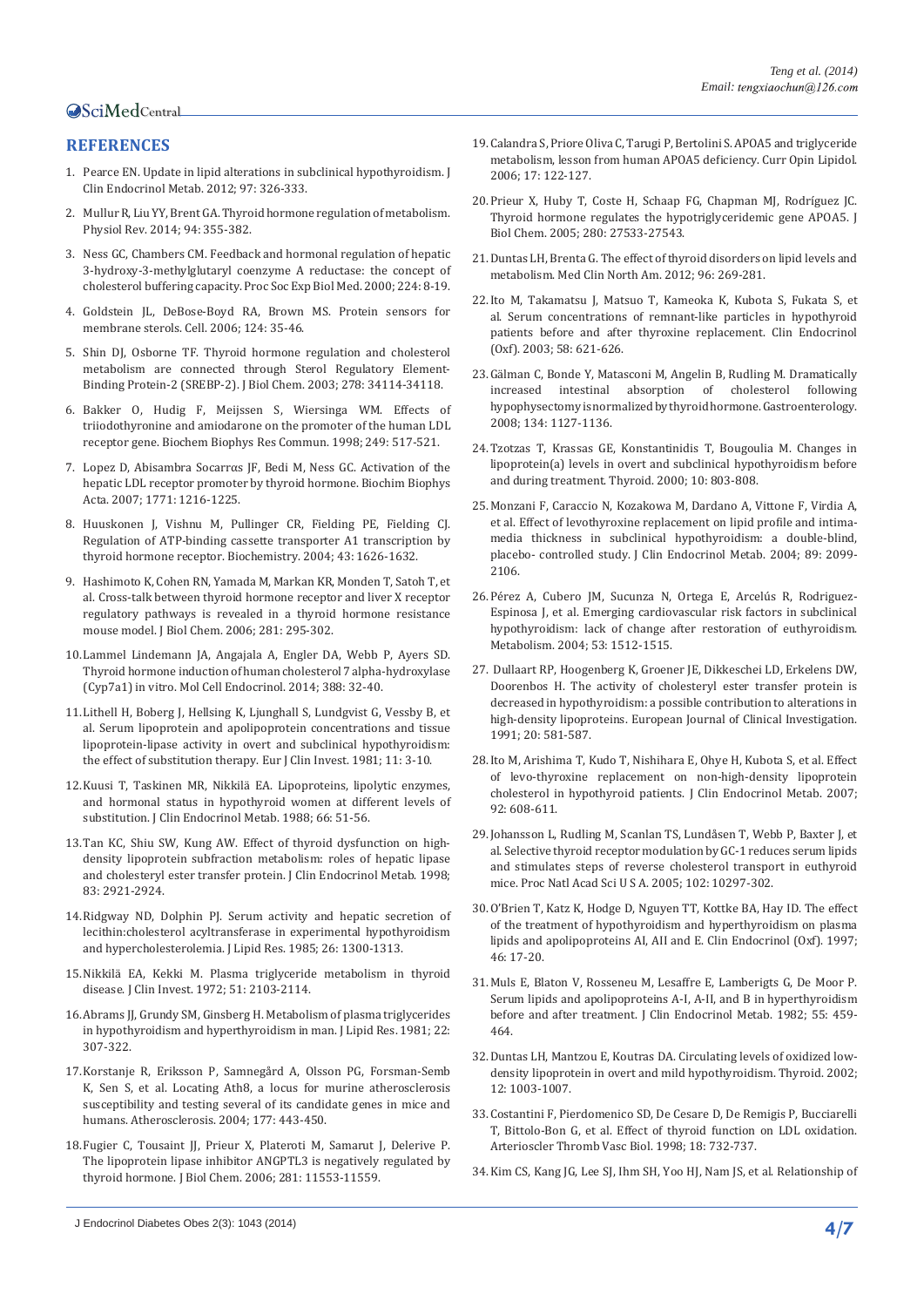[low-density lipoprotein \(LDL\) particle size to thyroid function status](http://www.ncbi.nlm.nih.gov/pubmed/19178521)  [in Koreans. Clin Endocrinol \(Oxf\). 2009; 71: 130-136.](http://www.ncbi.nlm.nih.gov/pubmed/19178521)

- 35.[Ito M, Takamatsu J, Sasaki I, Hiraiwa T, Fukao A, Murakami Y, et al.](http://www.ncbi.nlm.nih.gov/pubmed/15501208)  [Disturbed metabolism of remnant lipoproteins in patients with](http://www.ncbi.nlm.nih.gov/pubmed/15501208)  [subclinical hypothyroidism. Am J Med. 2004; 117: 696-699.](http://www.ncbi.nlm.nih.gov/pubmed/15501208)
- 36.[Walsh JP, Bremner AP, Bulsara MK, O'leary P, Leedman PJ, Feddema P,](http://www.ncbi.nlm.nih.gov/pubmed/16343102)  [et al. Thyroid dysfunction and serum lipids: a community-based study.](http://www.ncbi.nlm.nih.gov/pubmed/16343102)  [Clin Endocrinol \(Oxf\). 2005; 63: 670-675.](http://www.ncbi.nlm.nih.gov/pubmed/16343102)
- 37.[Bell RJ, Rivera-Woll L, Davison SL, Topliss DJ, Donath S, Davis SR.](http://www.ncbi.nlm.nih.gov/pubmed/17371474)  [Well-being, health-related quality of life and cardiovascular disease](http://www.ncbi.nlm.nih.gov/pubmed/17371474)  [risk profile in women with subclinical thyroid disease - a community](http://www.ncbi.nlm.nih.gov/pubmed/17371474)[based study. Clin Endocrinol \(Oxf\). 2007; 66: 548-556.](http://www.ncbi.nlm.nih.gov/pubmed/17371474)
- 38.[Hueston WJ, Pearson WS. Subclinical hypothyroidism and the risk of](http://www.ncbi.nlm.nih.gov/pubmed/15335135)  [hypercholesterolemia. Ann Fam Med. 2004; 2: 351-355.](http://www.ncbi.nlm.nih.gov/pubmed/15335135)
- 39.[Lai Y, Wang J, Jiang F, Wang B, Chen Y, Li M, et al. The relationship](http://www.ncbi.nlm.nih.gov/pubmed/21135510)  [between serum thyrotropin and components of metabolic syndrome.](http://www.ncbi.nlm.nih.gov/pubmed/21135510)  [Endocr J. 2011; 58: 23-30.](http://www.ncbi.nlm.nih.gov/pubmed/21135510)
- 40.[Staub JJ, Althaus BU, Engler H, Ryff AS, Trabucco P, Marquardt K,](http://www.ncbi.nlm.nih.gov/pubmed/1605145)  [et al. Spectrum of subclinical and overt hypothyroidism: effect on](http://www.ncbi.nlm.nih.gov/pubmed/1605145)  [thyrotropin, prolactin, and thyroid reserve, and metabolic impact on](http://www.ncbi.nlm.nih.gov/pubmed/1605145)  [peripheral target tissues. Am J Med. 1992; 92: 631-642.](http://www.ncbi.nlm.nih.gov/pubmed/1605145)
- 41.[Tian L, Song Y, Xing M, Zhang W, Ning G, Li X, et al. A novel role for](http://www.ncbi.nlm.nih.gov/pubmed/20648556)  [thyroid-stimulating hormone: up-regulation of hepatic 3-hydroxy-](http://www.ncbi.nlm.nih.gov/pubmed/20648556)[3-methyl-glutaryl-coenzyme A reductase expression through the](http://www.ncbi.nlm.nih.gov/pubmed/20648556)  [cyclic adenosine monophosphate/protein kinase A/cyclic adenosine](http://www.ncbi.nlm.nih.gov/pubmed/20648556)  [monophosphate-responsive element binding protein pathway.](http://www.ncbi.nlm.nih.gov/pubmed/20648556)  [Hepatology. 2010; 52: 1401-1409.](http://www.ncbi.nlm.nih.gov/pubmed/20648556)
- 42.[Abrams JJ, Grundy SM. Cholesterol metabolism in hypothyroidism and](http://www.ncbi.nlm.nih.gov/pubmed/7240961)  [hyperthyroidism in man. J Lipid Res. 1981; 22: 323-338.](http://www.ncbi.nlm.nih.gov/pubmed/7240961)
- 43.[Heimberg M, Olubadewo JO, Wilcox HG. Plasma lipoproteins and](http://www.ncbi.nlm.nih.gov/pubmed/3908084)  [regulation of hepatic metabolism of fatty acids in altered thyroid](http://www.ncbi.nlm.nih.gov/pubmed/3908084)  [states. Endocr Rev. 1985; 6: 590-607.](http://www.ncbi.nlm.nih.gov/pubmed/3908084)
- 44.[Sundaram V, Hanna AN, Koneru L, Newman HA, Falko JM. Both](http://www.ncbi.nlm.nih.gov/pubmed/9329379)  [hypothyroidism and hyperthyroidism enhance low density lipoprotein](http://www.ncbi.nlm.nih.gov/pubmed/9329379)  [oxidation. J Clin Endocrinol Metab. 1997; 82: 3421-3424.](http://www.ncbi.nlm.nih.gov/pubmed/9329379)
- 45.[Azizi F, Raiszadeh F, Solati M, Etemadi A, Rahmani M, Arabi M.](http://www.ncbi.nlm.nih.gov/pubmed/14669822)  [Serum paraoxonase 1 activity is decreased in thyroid dysfunction. J](http://www.ncbi.nlm.nih.gov/pubmed/14669822)  [Endocrinol Invest. 2003; 26: 703-709.](http://www.ncbi.nlm.nih.gov/pubmed/14669822)
- 46.[Nikkilä EA, Kekki M. Plasma triglyceride metabolism in thyroid](http://www.ncbi.nlm.nih.gov/pubmed/4341014)  [disease. J Clin Invest. 1972; 51: 2103-2114.](http://www.ncbi.nlm.nih.gov/pubmed/4341014)
- 47.[Razvi S, Weaver JU, Vanderpump MP, Pearce SH. The incidence of](http://www.ncbi.nlm.nih.gov/pubmed/20150579)  [ischemic heart disease and mortality in people with subclinical](http://www.ncbi.nlm.nih.gov/pubmed/20150579)  [hypothyroidism: reanalysis of the Whickham Survey cohort. J Clin](http://www.ncbi.nlm.nih.gov/pubmed/20150579)  [Endocrinol Metab. 2010; 95: 1734-1740.](http://www.ncbi.nlm.nih.gov/pubmed/20150579)
- 48.[Walsh JP, Bremner AP, Bulsara MK, O'Leary P, Leedman PJ, Feddema P,](http://www.ncbi.nlm.nih.gov/pubmed/16314542)  [et al. Subclinical thyroid dysfunction as a risk factor for cardiovascular](http://www.ncbi.nlm.nih.gov/pubmed/16314542)  [disease. Arch Intern Med. 2005; 165: 2467-2472.](http://www.ncbi.nlm.nih.gov/pubmed/16314542)
- 49.[McQuade C, Skugor M, Brennan DM, Hoar B, Stevenson C, Hoogwerf](http://www.ncbi.nlm.nih.gov/pubmed/21745107)  [BJ. Hypothyroidism and moderate subclinical hypothyroidism are](http://www.ncbi.nlm.nih.gov/pubmed/21745107)  [associated with increased all-cause mortality independent of coronary](http://www.ncbi.nlm.nih.gov/pubmed/21745107)  [heart disease risk factors: a PreCIS database study. Thyroid. 2011; 21:](http://www.ncbi.nlm.nih.gov/pubmed/21745107)  [837-843.](http://www.ncbi.nlm.nih.gov/pubmed/21745107)
- 50.[Cappola AR, Fried LP, Arnold AM, Danese MD, Kuller LH, Burke GL, et](http://www.ncbi.nlm.nih.gov/pubmed/16507804)  [al. Thyroid status, cardiovascular risk, and mortality in older adults.](http://www.ncbi.nlm.nih.gov/pubmed/16507804)  [JAMA. 2006; 295: 1033-1041.](http://www.ncbi.nlm.nih.gov/pubmed/16507804)
- 51.[Sgarbi JA, Matsumura LK, Kasamatsu TS, Ferreira SR, Maciel RM.](http://www.ncbi.nlm.nih.gov/pubmed/19966035)  [Subclinical thyroid dysfunctions are independent risk factors for](http://www.ncbi.nlm.nih.gov/pubmed/19966035)  [mortality in a 7.5-year follow-up: the Japanese-Brazilian thyroid](http://www.ncbi.nlm.nih.gov/pubmed/19966035)  [study. Eur J Endocrinol. 2010; 162: 569-577.](http://www.ncbi.nlm.nih.gov/pubmed/19966035)
- 52.[Boekholdt SM, Titan SM, Wiersinga WM, Chatterjee K, Basart DC,](http://www.ncbi.nlm.nih.gov/pubmed/19486022)  [Luben R, et al. Initial thyroid status and cardiovascular risk factors:](http://www.ncbi.nlm.nih.gov/pubmed/19486022)  [the EPIC-Norfolk prospective population study. Clin Endocrinol \(Oxf\).](http://www.ncbi.nlm.nih.gov/pubmed/19486022)  [2010; 72: 404-410.](http://www.ncbi.nlm.nih.gov/pubmed/19486022)
- 53.[Rodondi N, Newman AB, Vittinghoff E, de Rekeneire N, Satterfield](http://www.ncbi.nlm.nih.gov/pubmed/16314541)  [S, Harris TB, et al. Subclinical hypothyroidism and the risk of heart](http://www.ncbi.nlm.nih.gov/pubmed/16314541)  [failure, other cardiovascular events, and death. Arch Intern Med.](http://www.ncbi.nlm.nih.gov/pubmed/16314541)  [2005; 165: 2460-2466.](http://www.ncbi.nlm.nih.gov/pubmed/16314541)
- 54.[Rodondi N, den Elzen WP, Bauer DC, Cappola AR, Razvi S, Walsh JP, et](http://www.ncbi.nlm.nih.gov/pubmed/20858880)  [al. Subclinical hypothyroidism and the risk of coronary heart disease](http://www.ncbi.nlm.nih.gov/pubmed/20858880)  [and mortality. JAMA. 2010; 304: 1365-1374.](http://www.ncbi.nlm.nih.gov/pubmed/20858880)
- 55.[Garber JR, Cobin RH, Gharib H, Hennessey JV, Klein I, Mechanick](http://www.ncbi.nlm.nih.gov/pubmed/22954017)  [JI, et al. Clinical practice guidelines for hypothyroidism in adults:](http://www.ncbi.nlm.nih.gov/pubmed/22954017)  [cosponsored by the American Association of Clinical Endocrinologists](http://www.ncbi.nlm.nih.gov/pubmed/22954017)  [and the American Thyroid Association. Thyroid. 2012; 22: 1200-1235.](http://www.ncbi.nlm.nih.gov/pubmed/22954017)
- 56.[Cooper DS, Biondi B. Subclinical thyroid disease. Lancet. 2012; 379:](http://www.ncbi.nlm.nih.gov/pubmed/22273398)  [1142-1154.](http://www.ncbi.nlm.nih.gov/pubmed/22273398)
- 57.[Gussekloo J, van Exel E, de Craen AJ, Meinders AE, Frölich M,](http://www.ncbi.nlm.nih.gov/pubmed/15572717)  [Westendorp RG. Thyroid status, disability and cognitive function, and](http://www.ncbi.nlm.nih.gov/pubmed/15572717)  [survival in old age. JAMA. 2004; 292: 2591-2599.](http://www.ncbi.nlm.nih.gov/pubmed/15572717)
- 58.[Surks MI, Boucai L. Age- and race-based serum thyrotropin reference](http://www.ncbi.nlm.nih.gov/pubmed/19965925)  [limits. J Clin Endocrinol Metab. 2010; 95: 496-502.](http://www.ncbi.nlm.nih.gov/pubmed/19965925)
- 59.[Brent GA. Mechanisms of thyroid hormone action. J Clin Invest. 2012;](http://www.ncbi.nlm.nih.gov/pubmed/22945636)  [122: 3035-3043.](http://www.ncbi.nlm.nih.gov/pubmed/22945636)
- 60.[Ichikawa K, Miyamoto T, Kakizawa T, Suzuki S, Kaneko A, Mori J, et al.](http://www.ncbi.nlm.nih.gov/pubmed/10810303)  [Mechanism of liver-selective thyromimetic activity of SK&F L-94901:](http://www.ncbi.nlm.nih.gov/pubmed/10810303)  [evidence for the presence of a cell-type-specific nuclear iodothyronine](http://www.ncbi.nlm.nih.gov/pubmed/10810303)  [transport process. J Endocrinol. 2000; 165: 391-397.](http://www.ncbi.nlm.nih.gov/pubmed/10810303)
- 61.[Taylor AH, Stephan ZF, Steele RE, Wong NC. Beneficial effects of a](http://www.ncbi.nlm.nih.gov/pubmed/9281617)  [novel thyromimetic on lipoprotein metabolism. Mol Pharmacol. 1997;](http://www.ncbi.nlm.nih.gov/pubmed/9281617)  [52: 542-547.](http://www.ncbi.nlm.nih.gov/pubmed/9281617)
- 62.[Moreno M, de Lange P, Lombardi A, Silvestri E, Lanni A, Goglia F.](http://www.ncbi.nlm.nih.gov/pubmed/18279024)  [Metabolic effects of thyroid hormone derivatives. Thyroid. 2008; 18:](http://www.ncbi.nlm.nih.gov/pubmed/18279024)  [239-253.](http://www.ncbi.nlm.nih.gov/pubmed/18279024)
- 63.[Chiellini G, Apriletti JW, Yoshihara HA, Baxter JD, Ribeiro RC, Scanlan](http://www.ncbi.nlm.nih.gov/pubmed/9653548)  [TS. A high-affinity subtype-selective agonist ligand for the thyroid](http://www.ncbi.nlm.nih.gov/pubmed/9653548)  [hormone receptor. Chem Biol. 1998; 5: 299-306.](http://www.ncbi.nlm.nih.gov/pubmed/9653548)
- 64.[Borngraeber S, Budny MJ, Chiellini G, Cunha-Lima ST, Togashi M,](http://www.ncbi.nlm.nih.gov/pubmed/14673100)  [Webb P, et al. Ligand selectivity by seeking hydrophobicity in thyroid](http://www.ncbi.nlm.nih.gov/pubmed/14673100)  [hormone receptor. Proc Natl Acad Sci U S A. 2003; 100: 15358-15363.](http://www.ncbi.nlm.nih.gov/pubmed/14673100)
- 65.[Grover GJ, Mellstrom K, Malm J. Development of the thyroid hormone](http://www.ncbi.nlm.nih.gov/pubmed/16007230)  [receptor beta-subtype agonist KB-141: a strategy for body weight](http://www.ncbi.nlm.nih.gov/pubmed/16007230)  [reduction and lipid lowering with minimal cardiac side effects.](http://www.ncbi.nlm.nih.gov/pubmed/16007230)  [Cardiovasc Drug Rev. 2005; 23: 133-148.](http://www.ncbi.nlm.nih.gov/pubmed/16007230)
- 66.[Berkenstam A, Kristensen J, Mellström K, Carlsson B, Malm J,](http://www.ncbi.nlm.nih.gov/pubmed/18160532)  [Rehnmark S, et al. The thyroid hormone mimetic compound KB2115](http://www.ncbi.nlm.nih.gov/pubmed/18160532)  [lowers plasma LDL cholesterol and stimulates bile acid synthesis](http://www.ncbi.nlm.nih.gov/pubmed/18160532)  [without cardiac effects in humans. Proc Natl Acad Sci U S A. 2008; 105:](http://www.ncbi.nlm.nih.gov/pubmed/18160532)  [663-667.](http://www.ncbi.nlm.nih.gov/pubmed/18160532)
- 67.[Apriletti JW, Ribeiro RC, Wagner RL, Feng W, Webb P, Kushner PJ, et al.](http://www.ncbi.nlm.nih.gov/pubmed/9809185)  [Molecular and structural biology of thyroid hormone receptors. Clin](http://www.ncbi.nlm.nih.gov/pubmed/9809185)  [Exp Pharmacol Physiol Suppl. 1998; 25: S2-11.](http://www.ncbi.nlm.nih.gov/pubmed/9809185)

J Endocrinol Diabetes Obes 2(3): 1043 (2014) **5/7**